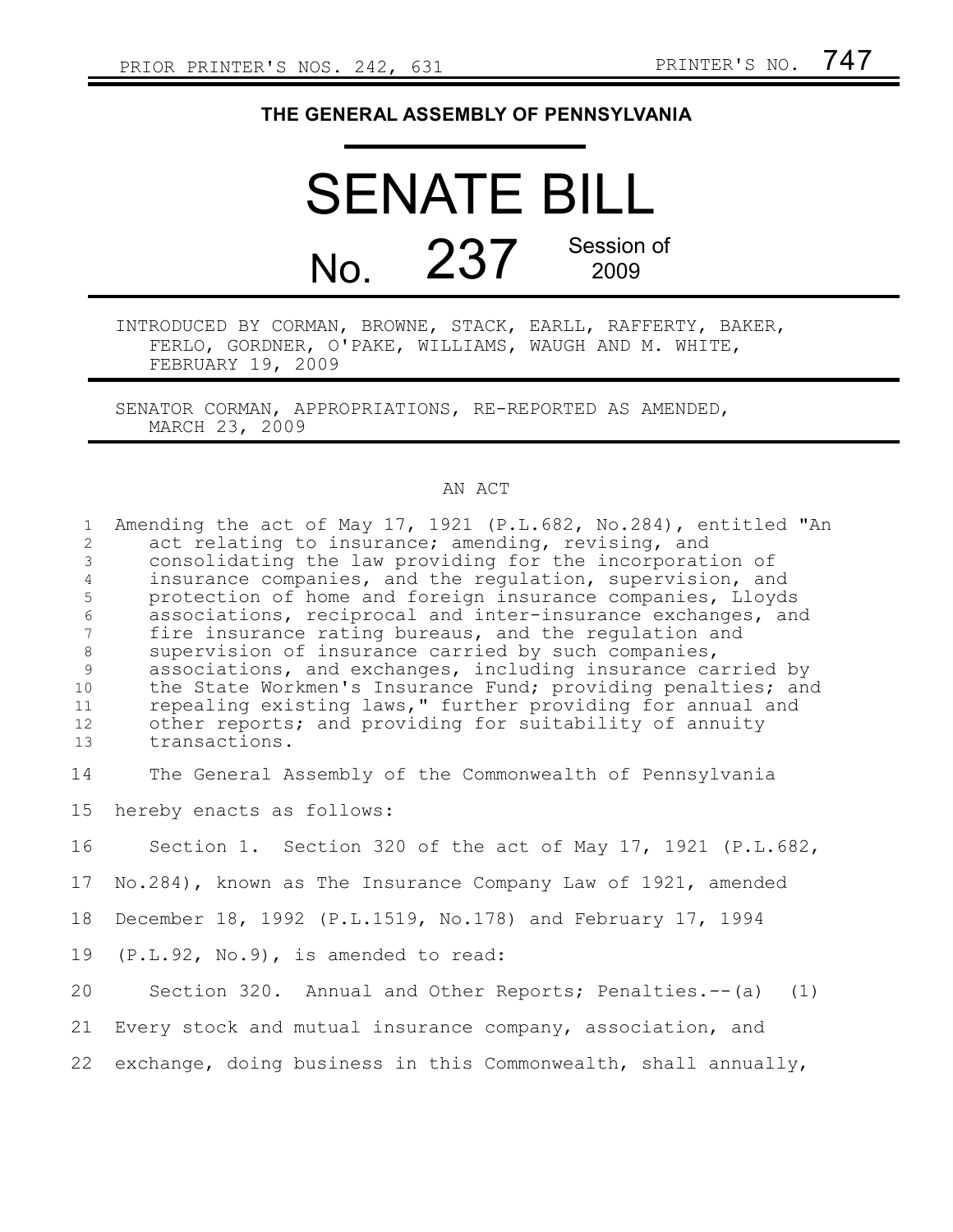on or before the first day of March, file in the office of the Insurance Commissioner and with the National Association of Insurance Commissioners a statement which shall exhibit its financial condition on the thirty-first day of December of the previous year, and its business of that year and shall, within thirty days after requested by the Insurance Commissioner, file with the Insurance Commissioner and with the National Association of Insurance Commissioners such additional statement or statements concerning its affairs and financial condition as the Insurance Commissioner may, in his discretion, require. The Insurance Commissioner shall require each insurance company association and exchange to report its financial condition on the statement convention blanks, in such form as adopted by the National Association of Insurance Commissioners and shall, upon written request, furnish such blanks for their convenience; and may make such changes, from time to time, in the form of the same as shall seem best adapted to elicit from them a true exhibit of their financial condition. 1 2 3 4 5 6 7 8 9 10 11 12 13 14 15 16 17 18

(2) Unless otherwise provided by law, regulation or order of the Insurance Commissioner, each insurance company, association and exchange shall adhere to the annual or quarterly statement instructions and the accounting practices and procedures manuals prescribed by the National Association of Insurance Commissioners. The Insurance Commissioner may require each insurance company, association and exchange to file in the office of the Insurance Commissioner and with the National Association of Insurance Commissioners financial statements on diskettes or other electronic information storage devices acceptable to the Insurance Commissioner. 19 20 21 22 23 24 25 26 27 28 29

(b) Insurance companies of foreign governments, doing 30

20090SB0237PN0747 - 2 -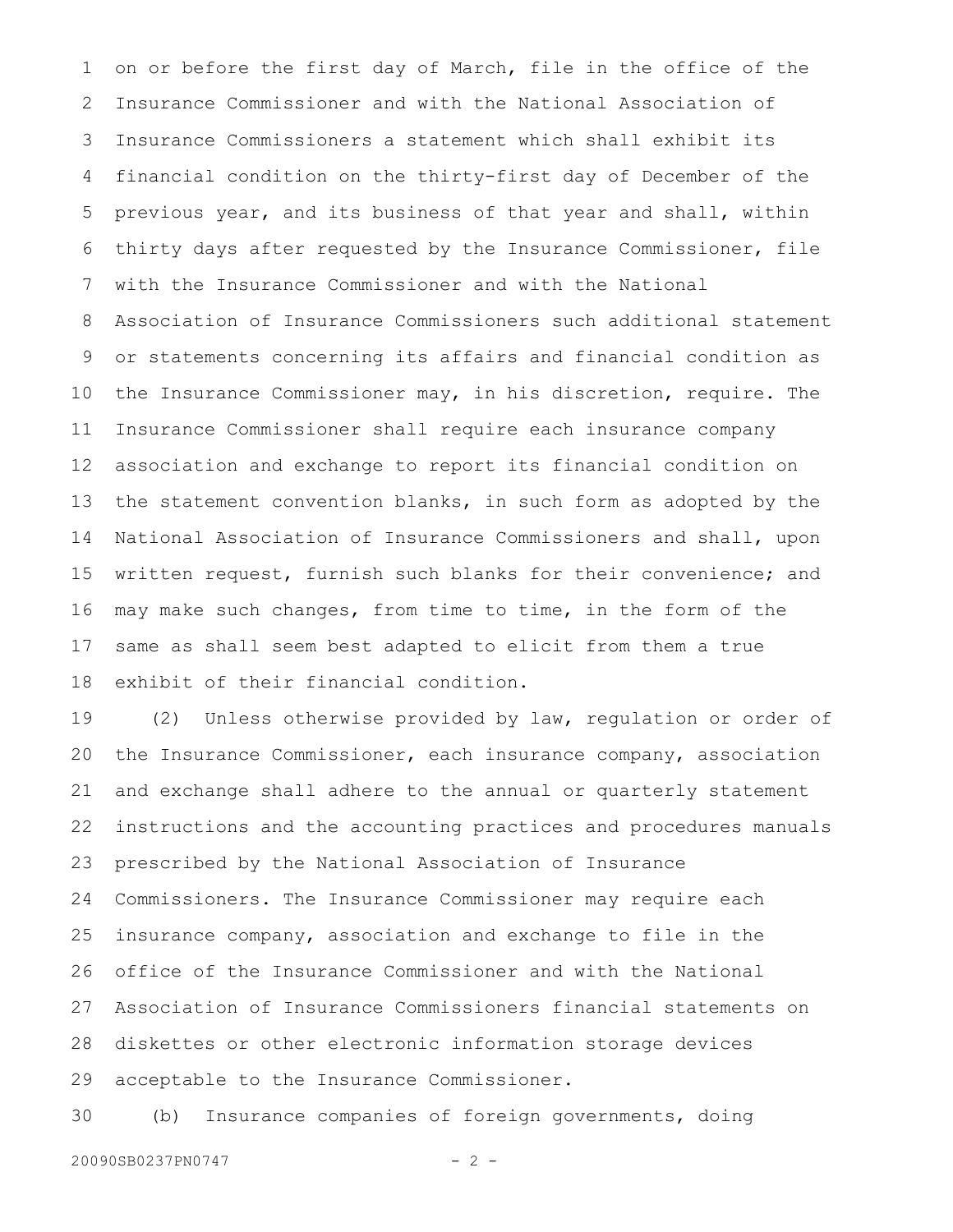business in this Commonwealth, shall be required to return only the business done in the United States, and the assets held by and for them within the United States for the protection of policyholders therein. 1 2 3 4

(c) In the absence of actual malice, members of the National Association of Insurance Commissioners, their duly authorized committees, subcommittees and task forces, their delegates and employes and all others charged with the responsibility of collecting, reviewing, analyzing and disseminating the information developed from the filing of the annual statement convention blanks shall be acting as agents of the Insurance Commissioner under the authority of this act and shall not be subject to civil liability for libel, slander or any other cause of action by virtue of their collection, review and analysis or dissemination of the data and information collected from the filings required hereunder. 5 6 7 8 9 10 11 12 13 14 15 16

(d) [All financial analysis ratios and examination synopses concerning insurance companies that are submitted to the Insurance Department by the National Association of Insurance Commissioners' Insurance Regulatory Information System are confidential and may not be disclosed by the Insurance Department. Work products developed by Insurance Department staff in conducting financial analyses of financial statements filed pursuant to this section are confidential and shall not be disclosed by the Insurance Department. 1(1) The following documents, materials or information shall be confidential by law and privileged and shall not be subject to subpoena, discovery, the act of February 14, 2008 (P.L.6, No. 3), known as the "Right-to-Know Law," or admissible in evidence in any private civil action: 17 18 19 20 21 22 23 24 25 26 27 28 29 30

20090SB0237PN0747 - 3 -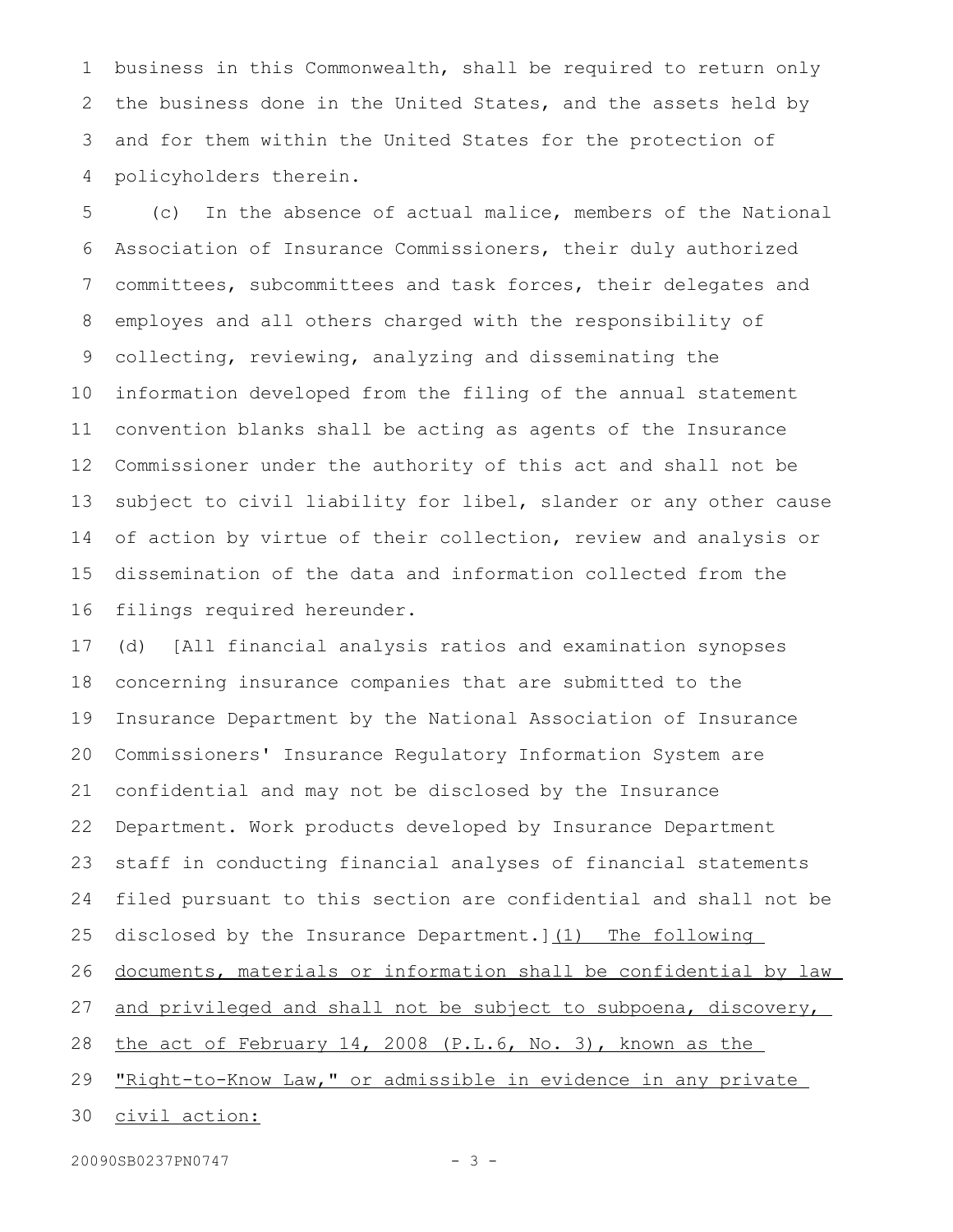| 1  | All documents, materials or other information prepared<br>(i)    |
|----|------------------------------------------------------------------|
| 2  | or provided by an insurance company, association or exchange     |
| 3  | solely in support of the statement of actuarial opinion filed    |
| 4  | under this section, including actuarial reports, work papers or  |
| 5  | actuarial opinion summaries and any other material solely        |
| 6  | prepared by the insurance company, association or exchange for   |
| 7  | the purpose of providing it to the Insurance Department in       |
| 8  | connection with actuarial reports, work papers or actuarial      |
| 9  | opinion summaries.                                               |
| 10 | (ii) All financial analysis ratios, analyst team reports and     |
| 11 | other financial analytical results concerning insurance          |
| 12 | companies, associations and exchanges that are provided to the   |
| 13 | Insurance Department by the National Association of Insurance    |
| 14 | Commissioners.                                                   |
| 15 | (iii) All additional work products, documents, materials or      |
| 16 | information produced by, obtained by or provided to the          |
| 17 | Insurance Department in the course of conducting financial       |
| 18 | analyses of financial statements filed under this section.       |
| 19 | The protections established under paragraph (1)(i) and<br>(2)    |
| 20 | (iii) shall also apply to the materials, drafts or copies        |
| 21 | thereof when in possession of the insurance company, association |
| 22 | or exchange if the materials or drafts were prepared solely for  |
| 23 | the purpose of submitting the materials to the Insurance         |
| 24 | Department. Any documents, materials or information that are     |
| 25 | provided to the Insurance Department under paragraph (1)(i) or   |
| 26 | (iii) and that would otherwise be available from original        |
| 27 | sources shall not be construed as immune from discovery from the |
| 28 | original source and use in any private civil action merely       |
| 29 | because they were provided to the Insurance Department.          |
| 30 | Neither the Insurance Commissioner nor any individual or<br>(3)  |
|    |                                                                  |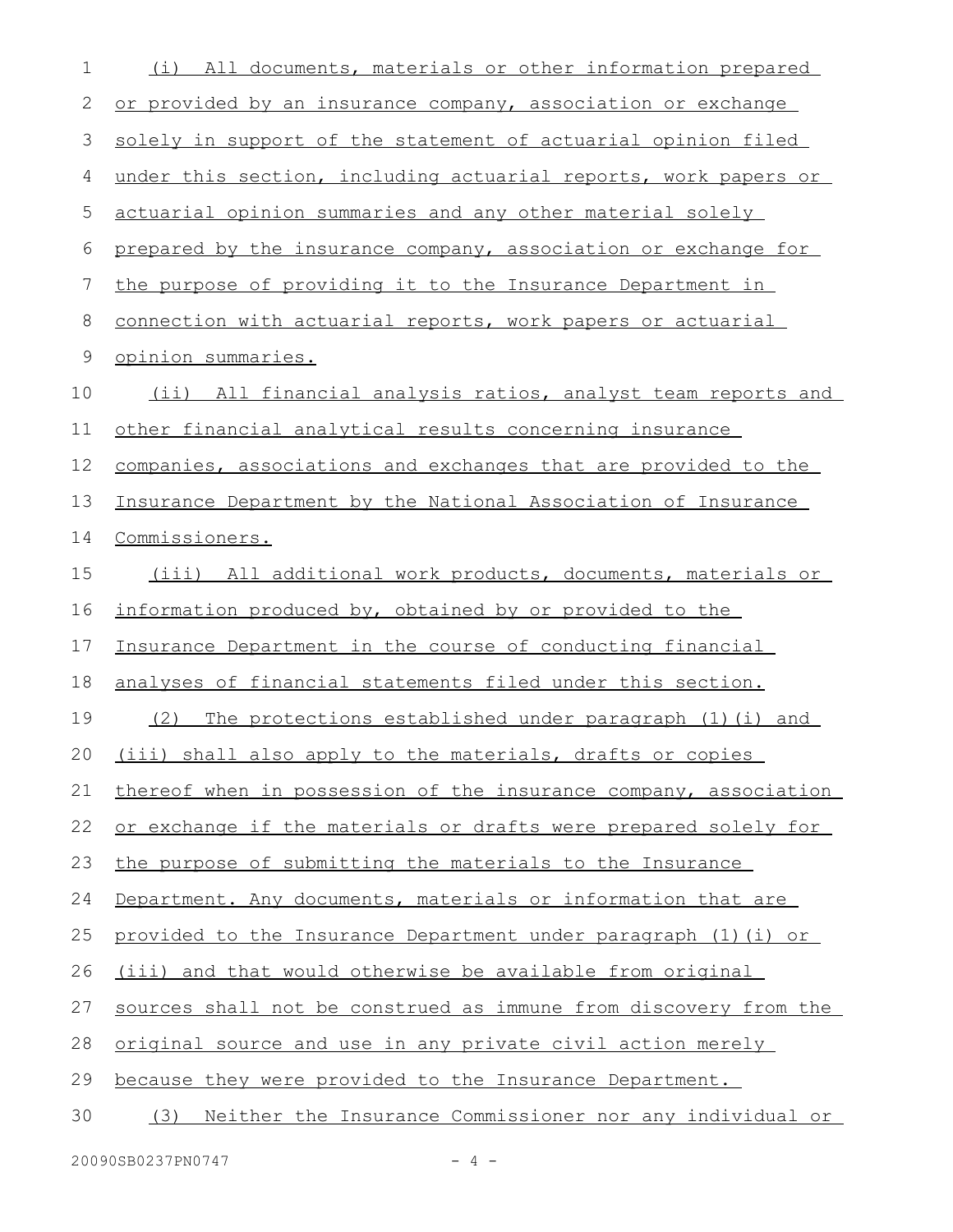person who receives documents, materials or information while acting under the authority of the Insurance Commissioner shall be permitted or required to testify in any private civil action concerning any confidential documents, materials or information covered under this section. (4) No waiver of any applicable privilege or claim of confidentiality in the documents, materials or information shall occur as a result of disclosure to the Insurance Commissioner or as a result of the Insurance Commissioner sharing information in conformance with sections 201-A and 202-A of the act of May 17, 1921 (P.L. 789, No. 285), known as "The Insurance Department Act of 1921." (5) The Insurance Commissioner may use the documents, materials or other information obtained or created under this section in furtherance of any requlatory or legal action brought as part of the Insurance Commissioner's official duties. (e) (1) Any company, association, or exchange, which neglects to make and file its annual statement, or other statements that may be required, in the form or within the time herein provided shall forfeit a sum not to exceed two hundred dollars (\$200) for each day during which such neglect continues, and, upon notice by the commissioner, its authority to do new business shall cease while such default continues. (2) For wilfully making a false annual or other statement required by law, an insurance company, association or exchange, and the persons making oath to or subscribing the same, shall severally be punished by a fine of not less than one thousand dollars (\$1,000) nor more than ten thousand dollars (\$10,000). A person who wilfully makes oath to such false statement shall be guilty of perjury. 1 2 3 4 5 6 7 8 9 10 11 12 13 14 15 16 17 18 19 20 21 22 23 24 25 26 27 28 29 30

20090SB0237PN0747 - 5 -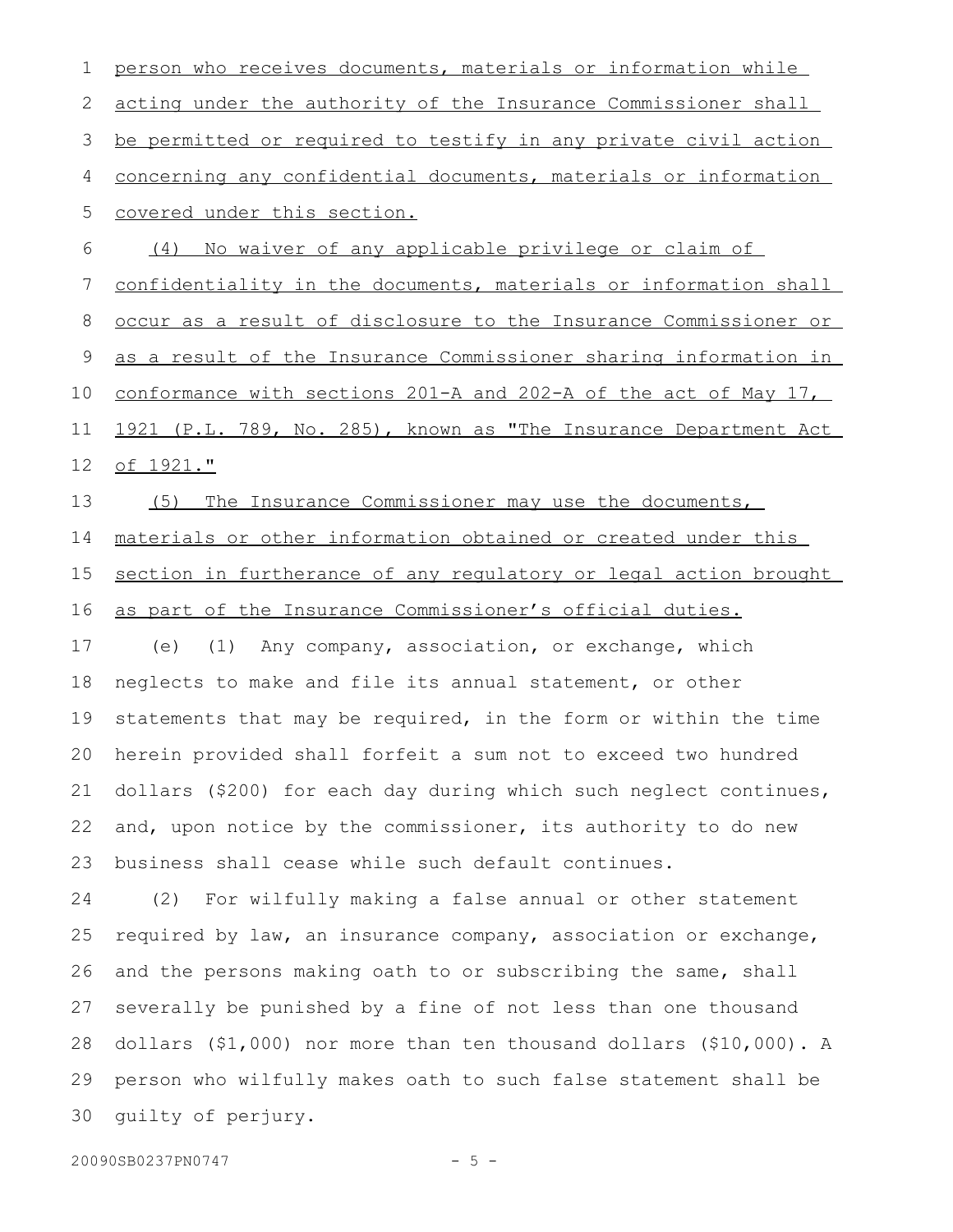| 1  | The Insurance Commissioner may suspend, revoke or refuse<br>(3)  |
|----|------------------------------------------------------------------|
| 2  | to renew the certificate of authority of any insurer failing to  |
| 3  | file its annual statement when due.                              |
| 4  | Section 2. The act is amended by adding an article to read:      |
| 5  | ARTICLE IV-B                                                     |
| 6  | SUITABILITY OF ANNUITY TRANSACTIONS                              |
| 7  | Section 401-B. Definitions.                                      |
| 8  | The following words and phrases when used in this article        |
| 9  | shall have the meanings given to them in this section unless the |
| 10 | context clearly indicates otherwise:                             |
| 11 | "Annuity." A fixed annuity or variable annuity that is           |
| 12 | individually solicited, whether the product is classified as an  |
| 13 | individual or group annuity.                                     |
| 14 | "Commissioner." The Insurance Commissioner of the                |
| 15 | Commonwealth.                                                    |
| 16 | "General agent." An insurance producer that provides             |
| 17 | supervision on behalf of an insurer to an insurer's sales force  |
| 18 | <u>in a particular geographic region or territory.</u>           |
| 19 | "Independent agency." A producer entity that does not            |
|    | 20 exclusively represent one insurance company.                  |
| 21 | "Insurance producer." A person who sells, solicits or            |
| 22 | negotiates contracts of insurance as defined in section 601-A of |
| 23 | the act of May 17, 1921 (P.L.789, No.285), known as The          |
| 24 | Insurance Department Act of 1921.                                |
| 25 | "Insurer." A life insurance company licensed or required to      |
| 26 | be licensed under section 202 or a fraternal benefit society as  |
| 27 | defined in section 2403.                                         |
| 28 | "Recommendation." Advice provided by an insurance producer,      |
| 29 | or an insurer where no producer is involved, to an individual    |
| 30 | consumer that results in a purchase or exchange of an annuity in |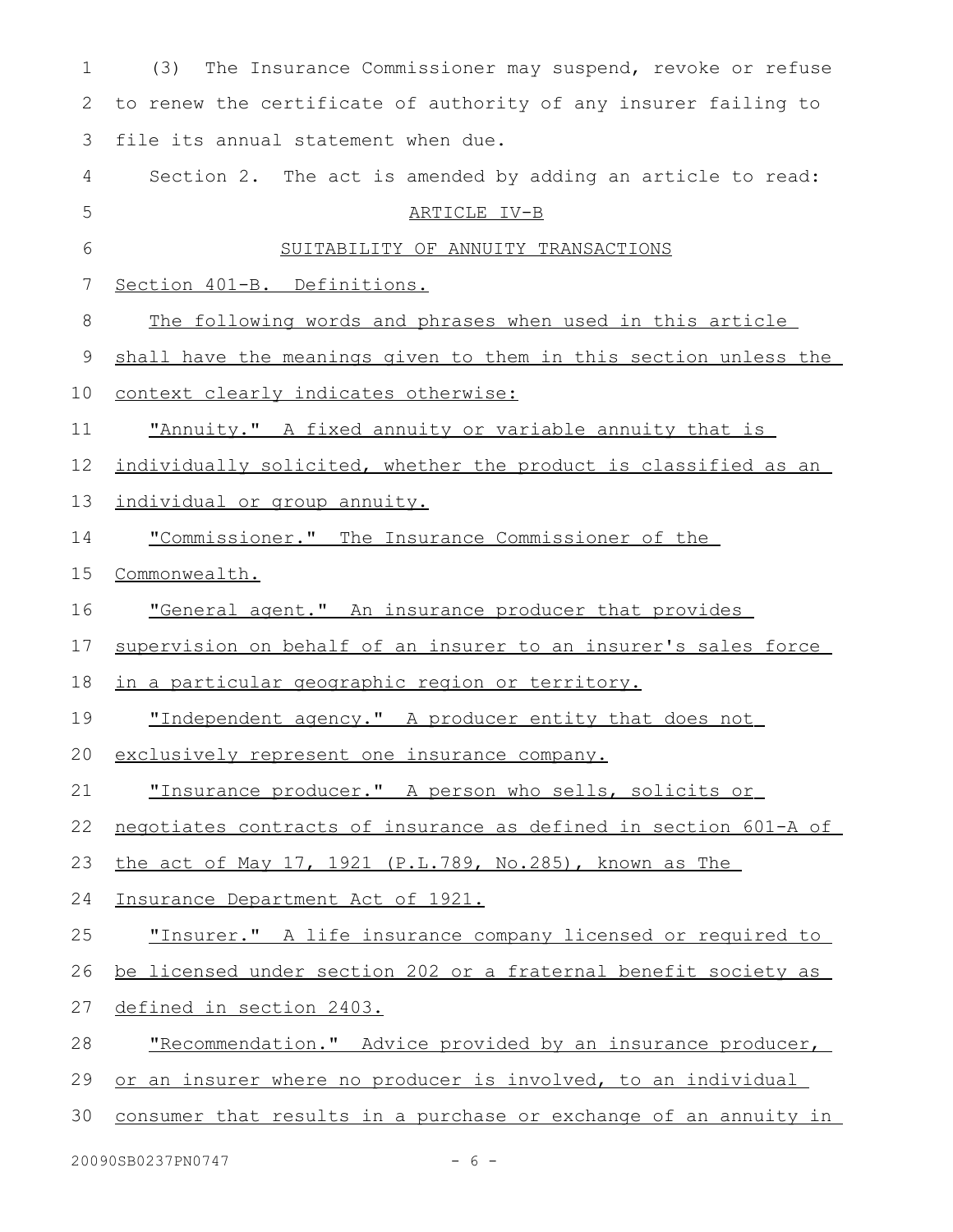| 1  | accordance with that advice.                                   |
|----|----------------------------------------------------------------|
| 2  | Section 402-B. Applicability and scope.                        |
| 3  | General rule.--This article shall apply to any<br>(a)          |
| 4  | recommendation to purchase or exchange an annuity made to a    |
| 5  | consumer by an insurance producer, or an insurer where no      |
| 6  | producer is involved, that results in the purchase or exchange |
| 7  | recommended.                                                   |
| 8  | Exclusions.--Unless otherwise specifically included,<br>(b)    |
| 9  | this article shall not apply to recommendations involving the  |
| 10 | following:                                                     |
| 11 | Direct response solicitations where there is no<br>(1)         |
| 12 | recommendation based on information collected from the         |
| 13 | consumer pursuant to this article.                             |
| 14 | (2) Annuity contracts used to fund:                            |
| 15 | An employee pension or welfare benefit plan that<br>(i)        |
| 16 | is covered by the Employee Retirement Income Security Act      |
| 17 | of 1974 (Public Law 93-406, 88 Stat. 829).                     |
| 18 | (ii) A plan described by sections 401(a) or (k),               |
| 19 | $403(b)$ , $408(k)$ or (p) of the Internal Revenue Code of     |
| 20 | 1986 (Public Law 99-514, 26 U.S.C. \$\$ 401(a) or (k),         |
| 21 | $403(b)$ , $408(k)$ or $(p)$ ), when the plan, for purposes of |
| 22 | the Employee Retirement Income Security Act of 1974, is        |
| 23 | established or maintained by an employer.                      |
| 24 | (iii) A governmental or church plan defined in                 |
| 25 | section 414 of the Internal Revenue Code of 1986 or a          |
| 26 | deferred compensation plan of a State or local government      |
| 27 | or tax exempt organization under section 457 of the            |
| 28 | Internal Revenue Code of 1986.                                 |
| 29 | A nonqualified deferred compensation<br>(iv)                   |
| 30 | arrangement established or maintained by an employer or        |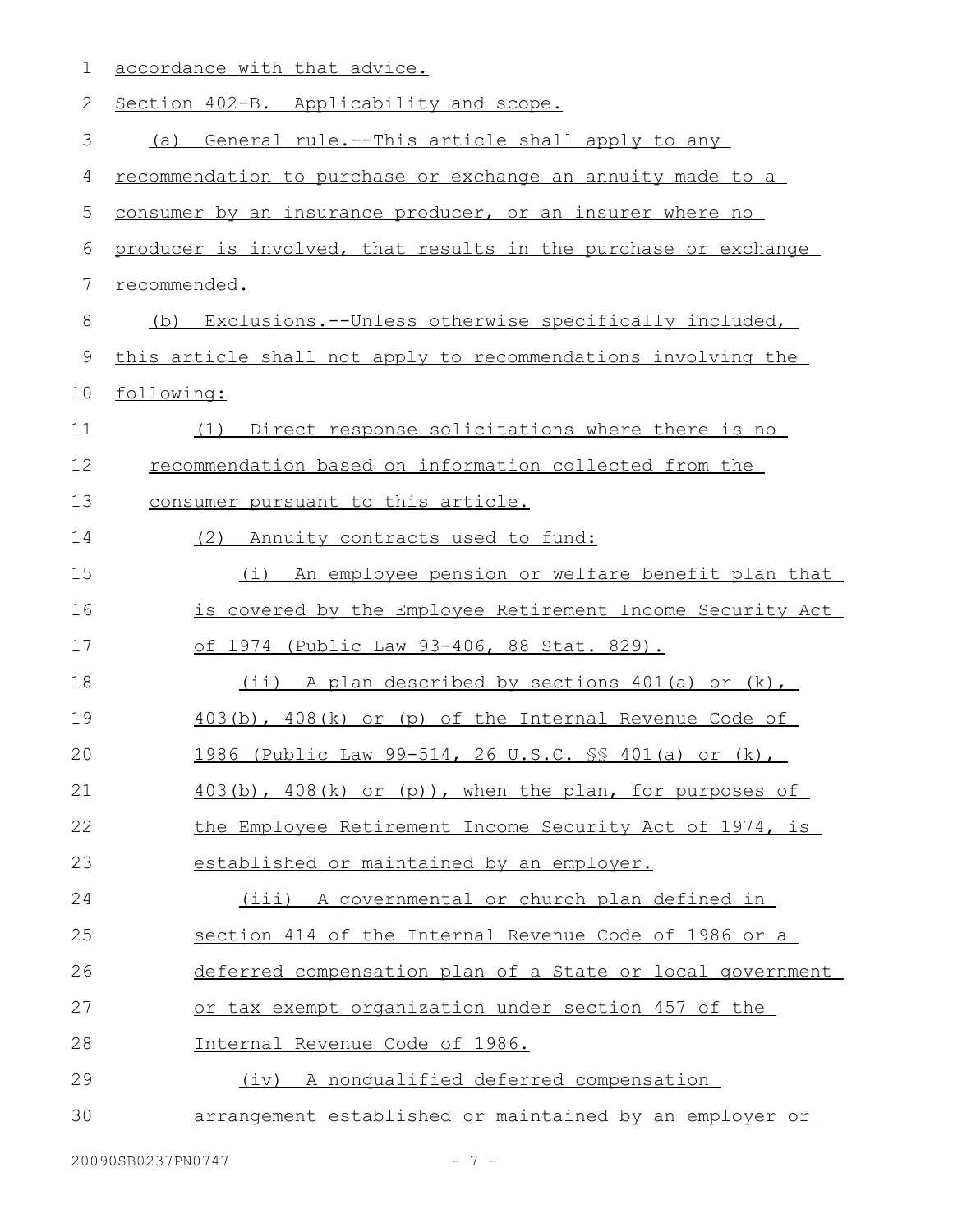| 1           | <u>plan sponsor.</u>                                                 |
|-------------|----------------------------------------------------------------------|
| 2           | (v) Settlements of or assumptions of liabilities                     |
| 3           | associated with personal injury litigation or any dispute            |
| 4           | or claim resolution process.                                         |
| 5           | Formal prepaid funeral contracts.<br>(vi)                            |
| 6           | Section 403-B. Duties of insurers and insurance producers.           |
| 7           | General duties. -- In making a recommendation to a<br>(a)            |
| 8           | consumer for the purchase of an annuity or the exchange of an        |
| $\mathsf 9$ | annuity that results in another insurance transaction or series      |
| 10          | of insurance transactions, the insurance producer, or the            |
| 11          | insurer where no insurance producer is involved, shall have          |
| 12          | reasonable grounds for believing that the recommendation is          |
| 13          | suitable for the consumer on the basis of the facts disclosed by     |
| 14          | the consumer as to the consumer's investments and other              |
| 15          | insurance products and as to the consumer's financial situation      |
| 16          | and needs.                                                           |
| 17          | Consumer information.--Prior to the execution of a<br>(b)            |
| 18          | purchase or exchange of an annuity resulting from a                  |
| 19          | <u>recommendation, an insurance producer, or an insurer where no</u> |
| 20          | insurance producer is involved, shall make reasonable efforts to     |
| 21          | obtain information concerning all of the following:                  |
| 22          | The consumer's financial status.<br>(1)                              |
| 23          | (2)<br>The consumer's tax status.                                    |
| 24          | (3)<br>The consumer's investment objectives.                         |
| 25          | Other information used or considered to be<br>(4)                    |
| 26          | reasonable by the insurance producer, or the insurer where no        |
| 27          | insurance producer is involved, in making recommendations to         |
| 28          | the consumer.                                                        |
| 29          | Obligation limits.--<br>(C)                                          |
| 30          | (1) Neither an insurance producer nor an insurer where               |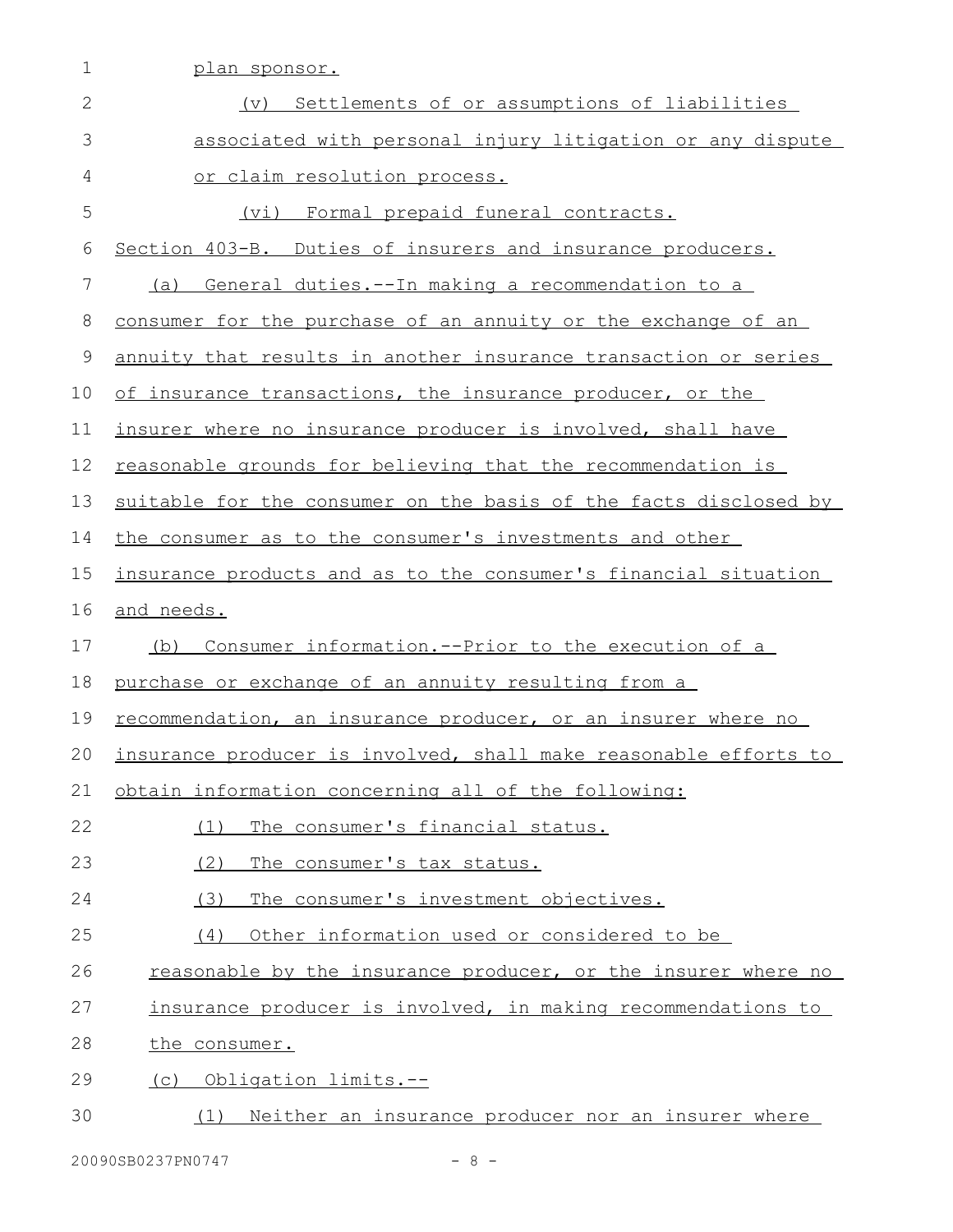| $\mathbf 1$  | no insurance producer is involved shall have any obligation   |
|--------------|---------------------------------------------------------------|
| $\mathbf{2}$ | to a consumer under subsection (a) related to any             |
| 3            | recommendation that is reasonable under all the circumstances |
| 4            | actually known to the insurer or insurance producer at the    |
| 5            | time of the recommendation when a consumer:                   |
| 6            | Refuses to provide relevant information<br>(i)                |
| 7            | requested by the insurer or insurance producer.               |
| 8            | (i)<br>Decides to enter into an insurance transaction         |
| 9            | that is not based on a recommendation of the insurer or       |
| 10           | insurance producer.                                           |
| 11           | (iii) Fails to provide complete or accurate                   |
| 12           | information.                                                  |
| 13           | (d) Supervision of recommendations.--                         |
| 14           | An insurer shall assure that a system to supervise<br>(1)     |
| 15           | recommendations that is reasonably designed to achieve        |
| 16           | compliance with this article is established and maintained by |
| 17           | complying with paragraphs (3) and (4), or shall establish and |
| 18           | maintain such a system that includes at least the following:  |
| 19           | Maintaining written procedures.<br>(i)                        |
| 20           | (ii) Conducting periodic reviews of its records that          |
| 21           | are reasonably designed to assist in detecting and            |
| 22           | preventing violations of this article.                        |
| 23           | A general agent or independent agency shall adopt a<br>(2)    |
| 24           | system established by an insurer to supervise recommendations |
| 25           | of its insurance producers that is reasonably designed to     |
| 26           | achieve compliance with this article, or shall establish and  |
| 27           | maintain a system that is reasonably designed to achieve      |
| 28           | compliance with this article. The system must include at      |
| 29           | least the following:                                          |
| 30           | Maintaining written procedures.<br>(i)                        |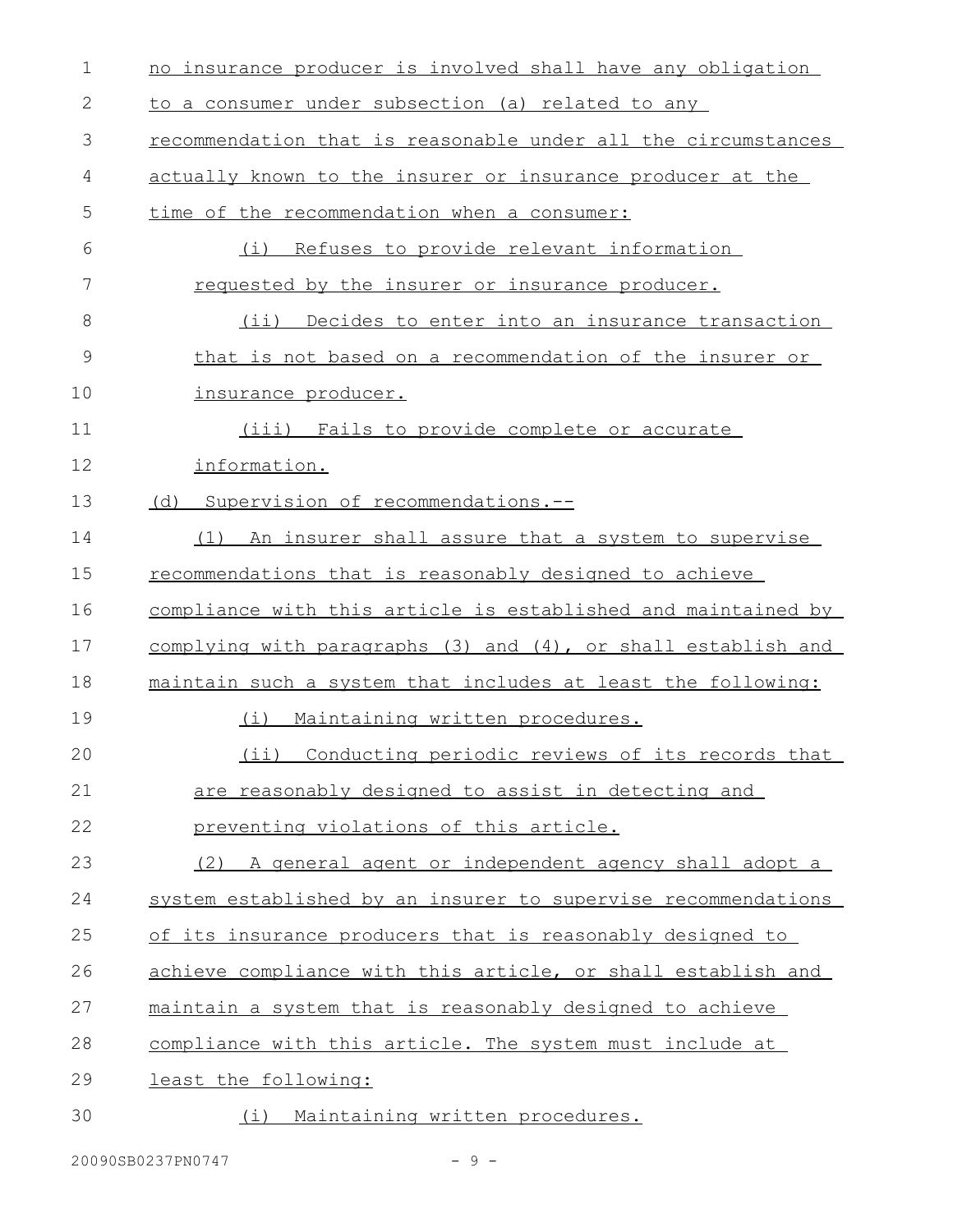| $\mathbf 1$   | Conducting periodic reviews of records that are<br>$(i$ ii)   |
|---------------|---------------------------------------------------------------|
| $\mathbf{2}$  | reasonably designed to assist in detecting and preventing     |
| 3             | violations of this article.                                   |
| 4             | (3) An insurer may contract with a third party,               |
| 5             | including a general agent or independent agency, to establish |
| 6             | and maintain a system of supervision as required by paragraph |
| 7             | (1) with respect to insurance producers under contract with   |
| 8             | or employed by the third party.                               |
| $\mathcal{G}$ | (4) An insurer shall make reasonable inquiry to assure        |
| 10            | that the third party contracting under paragraph (3) is       |
| 11            | performing the functions required under paragraph (1) and     |
| 12            | shall take such action as is reasonable under the             |
| 13            | circumstances to enforce the contractual obligation to        |
| 14            | perform the functions. An insurer may comply with its         |
| 15            | obligation to make reasonable inquiry by doing both of the    |
| 16            | following:                                                    |
| 17            | The insurer annually obtains, electronically or<br>(i)        |
| 18            | otherwise, a certification from a third party senior          |
| 19            | manager who has responsibility for the delegated              |
| 20            | functions that the manager has a reasonable basis to          |
| 21            | represent, and does represent, that the third party is        |
| 22            | performing the required functions.                            |
| 23            | The insurer, based on reasonable selection<br>(i)             |
| 24            | criteria, periodically selects third parties contracting      |
| 25            | under paragraph (3) for a review to determine whether the     |
| 26            | third parties are performing the required functions. The      |
| 27            | insurer shall perform procedures to conduct the review        |
| 28            | that are reasonable under the circumstances.                  |
| 29            | (5) An insurer that contracts with a third party under        |
| 30            | paragraph (3) and that complies with the requirements to      |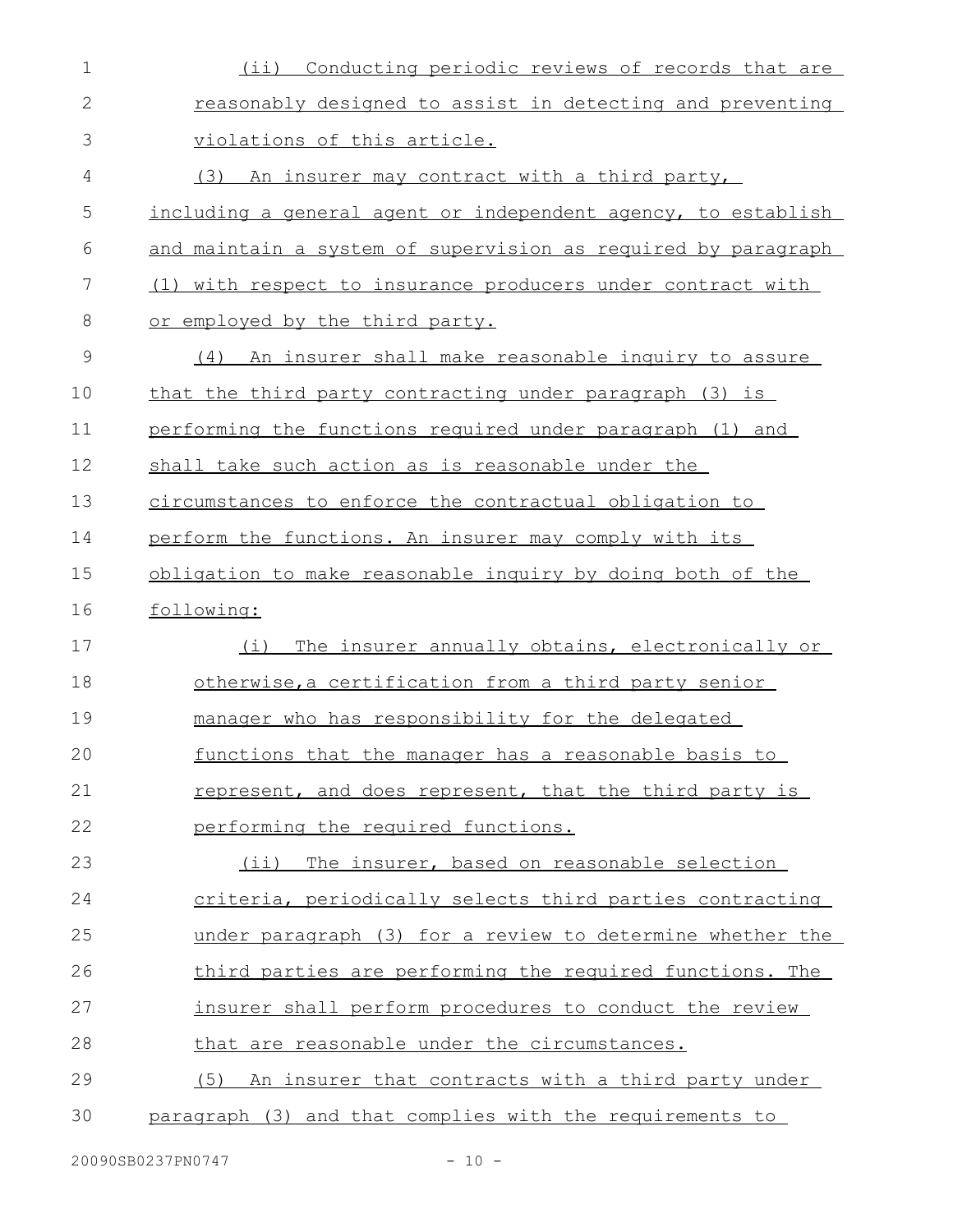| $\mathbf 1$  | supervise under paragraph (4) shall have fulfilled its           |
|--------------|------------------------------------------------------------------|
| $\mathbf{2}$ | responsibilities under paragraph (1).                            |
| 3            | (6)<br>An insurer, general agent or independent agency is        |
| 4            | not required to do either of the following:                      |
| 5            | Review or provide for review of all insurance<br>(i)             |
| 6            | producer-solicited transactions.                                 |
| 7            | Include in its system of supervision an<br>$(i$ ii)              |
| 8            | insurance producer's recommendations to consumers of             |
| 9            | products other than the annuities offered by the insurer,        |
| 10           | general agent or independent agency.                             |
| 11           | A general agent or independent agency contracting<br>(7)         |
| 12           | with an insurer pursuant to paragraph (3) shall promptly,        |
| 13           | when requested by the insurer pursuant to paragraph $(4)$ , give |
| 14           | a certification as described in paragraph (4) or give a clear    |
| 15           | statement that it is unable to meet the certification            |
| 16           | criteria.                                                        |
| 17           | No person may provide a certification under<br>(8)               |
| 18           | paragraph (4) (i) unless both the following conditions are       |
| 19           | met:                                                             |
| 20           | (i) The person is a senior manager with                          |
| 21           | responsibility for the delegated functions.                      |
| 22           | (ii) The person has a reasonable basis for making                |
| 23           | the certification.                                               |
| 24           | Compliance with other rules.--Compliance with the<br>(e)         |
| 25           | Financial Industry Regulatory Authority Conduct Rules pertaining |
| 26           | to suitability shall satisfy the requirements under this section |
| 27           | for the recommendation of annuities registered under the         |
| 28           | Securities Act of 1933 (48 Stat. 74, 15 U.S.C. § 77a et seq.) or |
| 29           | rules and requlations adopted under the Securities Act of 1933.  |
| 30           | Nothing in this subsection shall limit the commissioner's        |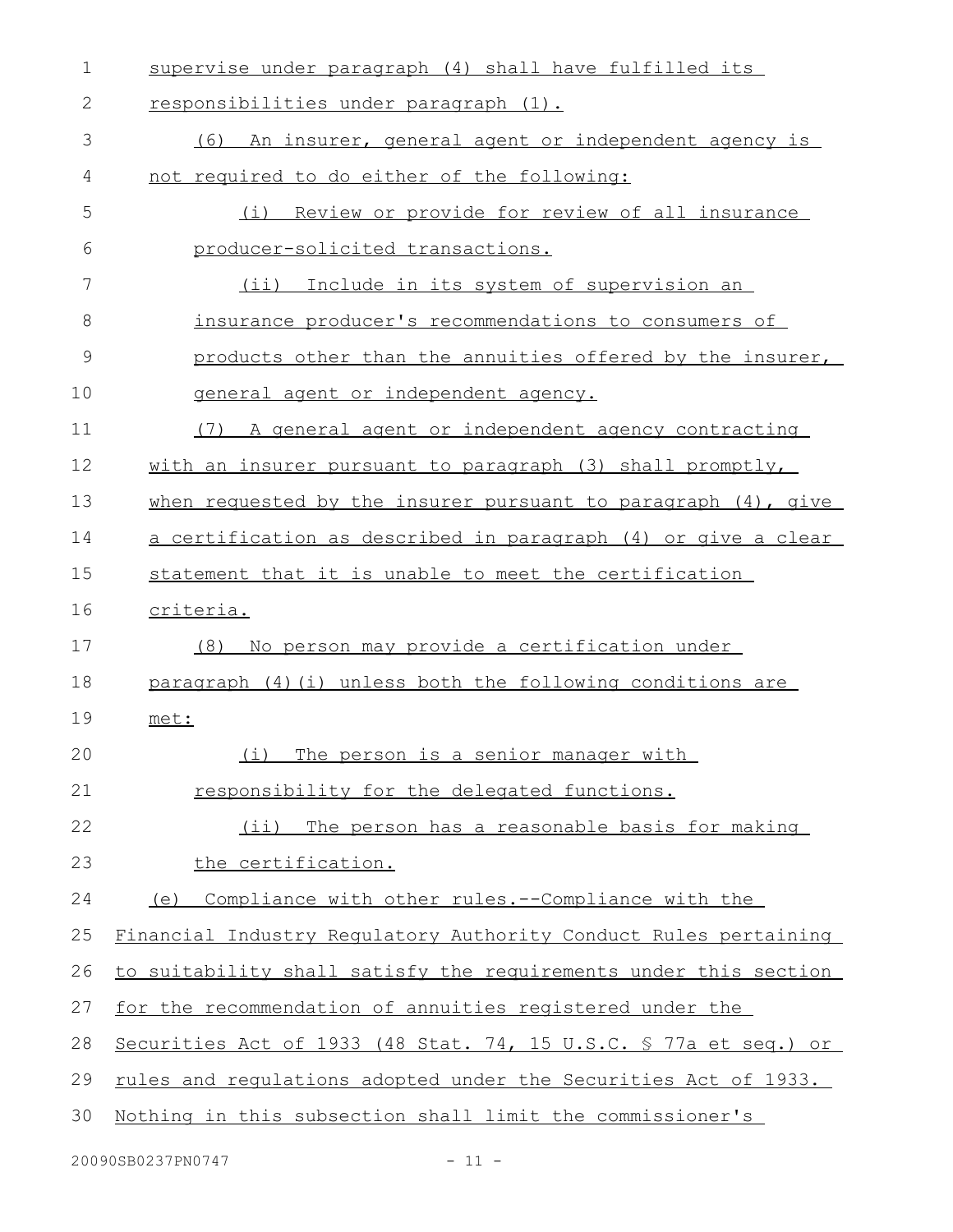| 1            | ability to enforce the provisions of this article.                    |
|--------------|-----------------------------------------------------------------------|
| $\mathbf{2}$ | (f)<br>Internal audit and compliance procedures. -- Nothing in        |
| 3            | this article shall exonerateEXEMPT an insurer from the internal       |
| 4            | audit and compliance procedure requirements under section 405-A.      |
| 5            | Section 404-B. Mitigation of responsibility.                          |
| 6            | Corrective actions.--The commissioner may order:<br>(a)               |
| 7            | An insurer to take reasonably appropriate corrective<br>(1)           |
| 8            | action for any consumer harmed by the insurer's or by its             |
| 9            | insurance producer's violation of this article.                       |
| 10           | (2) An insurance producer to take reasonably appropriate              |
| 11           | corrective action for any consumer harmed by the insurance            |
| 12           | producer's violation of this article.                                 |
| 13           | (3) A general agent or independent agency that employs                |
| 14           | or contracts with an insurance producer to sell or solicit            |
| 15           | the sale of annuities to consumers, to take reasonably                |
| 16           | appropriate corrective action for any consumer harmed by the          |
| 17           | insurance producer's violation of this article.                       |
| 18           | Reduction of penalty.--Any applicable penalty permitted<br>(b)        |
| 19           | under section 406-B may be reduced or eliminated if corrective        |
|              | 20 action for the consumer was taken promptly after a violation was   |
| 21           | discovered.                                                           |
| 22           | Section 405-B. Recordkeeping.                                         |
| 23           | An insurer, general agent, independent agency and insurance           |
| 24           | producer shall maintain or be able to make available to the           |
| 25           | commissioner records of the information collected from the            |
| 26           | consumer and other information used in making the                     |
| 27           | recommendations that were the basis for insurance transactions        |
| 28           | <u>for five years after the insurance transaction is completed by</u> |
| 29           | the insurer. An insurer is permitted but shall not be required        |
| 30           | to maintain documentation on behalf of an insurance producer.         |
|              |                                                                       |

 $\leftarrow$